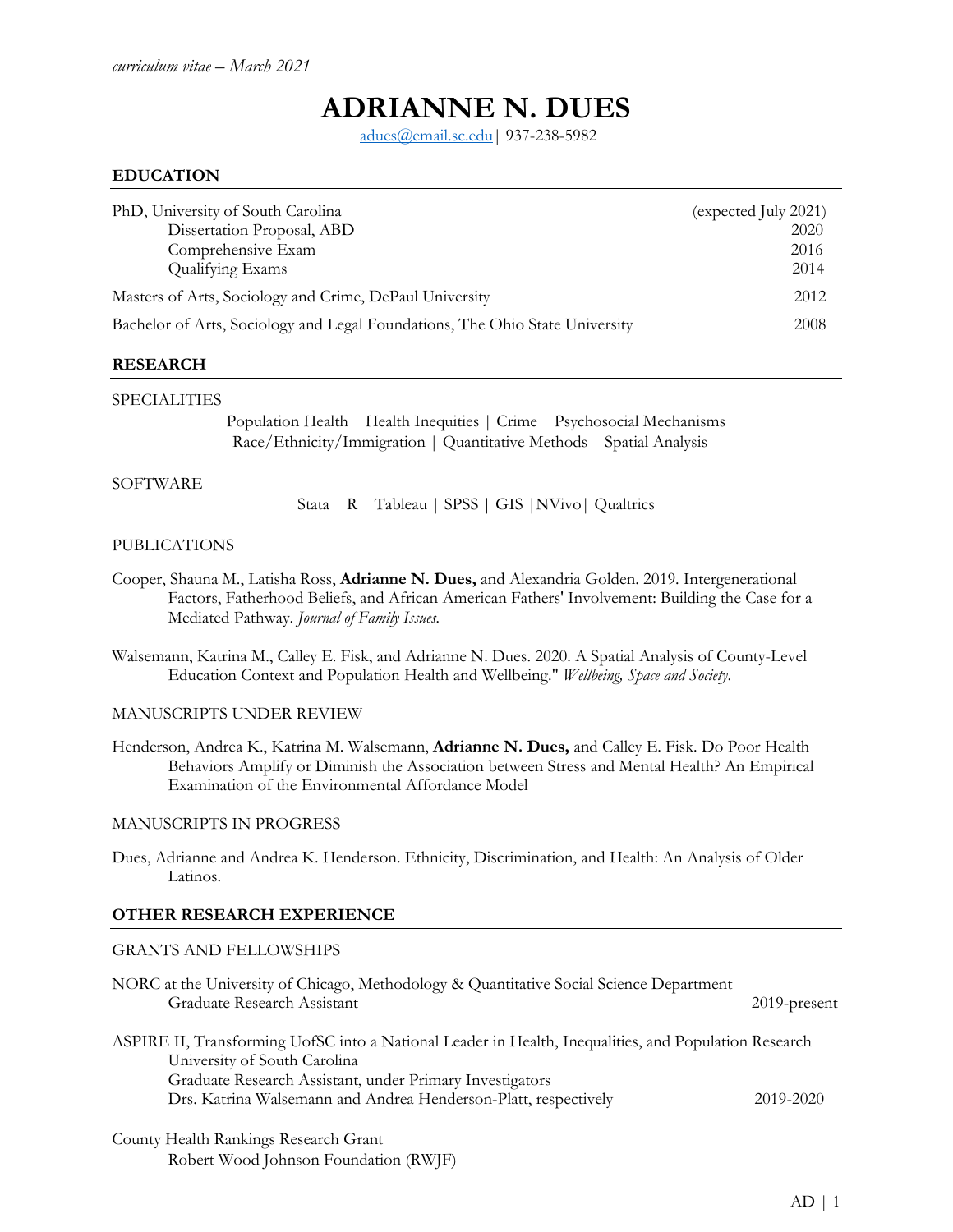| 2017-2018 |
|-----------|
|           |
| 2014-2017 |
|           |
| 2014      |
|           |
| 2019      |
|           |
| 2015      |
| 2015      |
| 2014      |
|           |
| 2021      |
| 2016      |
|           |
| 2015      |
|           |

# **FELLOWSHIPS, GRANTS, HONORS, AND AWARDS**

## GRANTS

Travel Grant, University of South Carolina "School Quality Indicators Data Resource (SQID-R) for the County Health Rankings & Roadmaps Program." Population Association of America 2018 Annual Conference, \$1100

Travel Grant, University of South Carolina "Mediating Effects of Perceived Belongingness on Suicide Ideation. Mental Health Section" American Sociological Association 2014 Annual Conference, \$1100

# **SELECTED CONFERENCE PARTICIPATION**

Walsemann, Katrina M., Calley E. Fisk, and **Adrianne N. Dues.** Using the School Quality Indicators Database to examine the relationship between county-level school segregation and population health. Paper Session: Using Linked Data Sources. *Population Association of America*, Austin, Texas, April 11, 2019.

Walsemann, Katrina M., **Adrianne N. Dues,** and Calley E. Fisk. School Quality Indicators Data Resource (SQID-R) for the County Health Rankings & Roadmaps Program. *Population Association of America*, Poster Session: Population, Development, and Environment; Data and Methods*,* Denver, CO, April 26, 2018.

**Dues, Adrianne N.** The Mediating Relationship Between Perceived Belongingness, Parental and Child